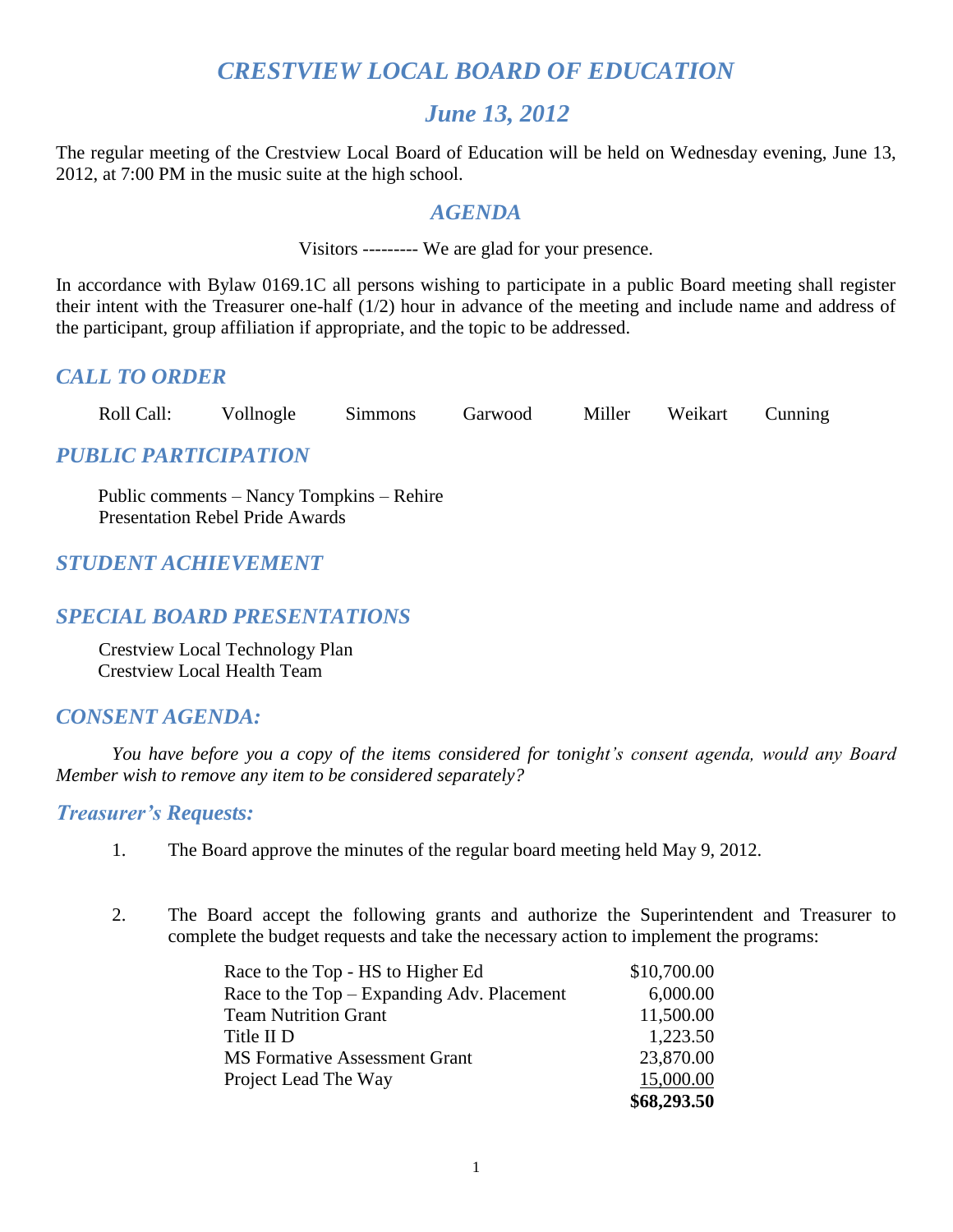3. The Board approve Temporary Appropriations for FY 2013 as prepared and presented by the Treasurer as follows:

| General Fund                         | \$ 3,500,000.00 |
|--------------------------------------|-----------------|
| <b>Bond Retirement</b>               | 235,000.00      |
| Permanent Improvement                | 300,000.00      |
| <b>Building</b>                      | 300.000.00      |
| Lunchroom                            | 200,000.00      |
| 007 Special Trust Funds              | 4,000.00        |
| <b>Public School Support Funds</b>   | 40,000.00       |
| Self Insurance Fund                  | 500,000.00      |
| <b>Classroom Facilities</b>          | 40,000.00       |
| Athletics                            | 40,000.00       |
| M.S. Library Enrichment              | 2,000.00        |
| E.S. Library Enrichment              | 2,000.00        |
| 432 – EMIS Subsidy                   | 2,500.00        |
| $572 -$ Title I                      | 70,000.00       |
| $590 -$ Title II A                   | 18,000.00       |
| $533 -$ Title II D                   | 700.00          |
| 506 – Race to the Top                | 30,000.00       |
| 019 – Project Lead The Way           | 15,000.00       |
| <b>MS Formative Assessment Grant</b> | 23,870.00       |
| Total All Funds                      | \$5,323,070.00  |

#### *Superintendent's Requests:*

- 1. The Board accept the 2012-13 supplemental contract resignation of Kathy Cattrell for CHS Envirothon Team Coach.
- 2. The Board approve the following non-teaching personnel be placed on the approved substitute list for the 2012-13 school year, substitute basis only, according to wage rate for the assignment designated; pending receipt of all required reports:

*Technology Assistant* - Forrest Raschilla …. Jon Preston Straney

3. The Board award the following licensed employee a supplemental contract to serve as Resident Educator Mentor for up to fifty (50) hours of service mentoring new teachers at \$17.00 per hour for the 2011-12 school year.

Herman Miller

4. The Board grant supplemental contracts to the following licensed personnel for the 2012-2013 as per salary schedule for the assignment designated; all required reports are on file:

> Kimberly Gilbert – CES Intervention Summer School Teacher (2012) Jill Griffith – CES Intervention Summer School Teacher (2012) Ann Hall – CHS Annual Advisor Ann Hall – CMS Drama Club Advisor Kathryn Vrabel – CHS French Club Advisor Jackie Mercer – CHS Freshman Class Advisor Herman Miller – CMS Math Club Advisor Janet Leipheimer – District Wellness Coordinator Matthew Griffith - CES Intervention Summer School Teacher (2012)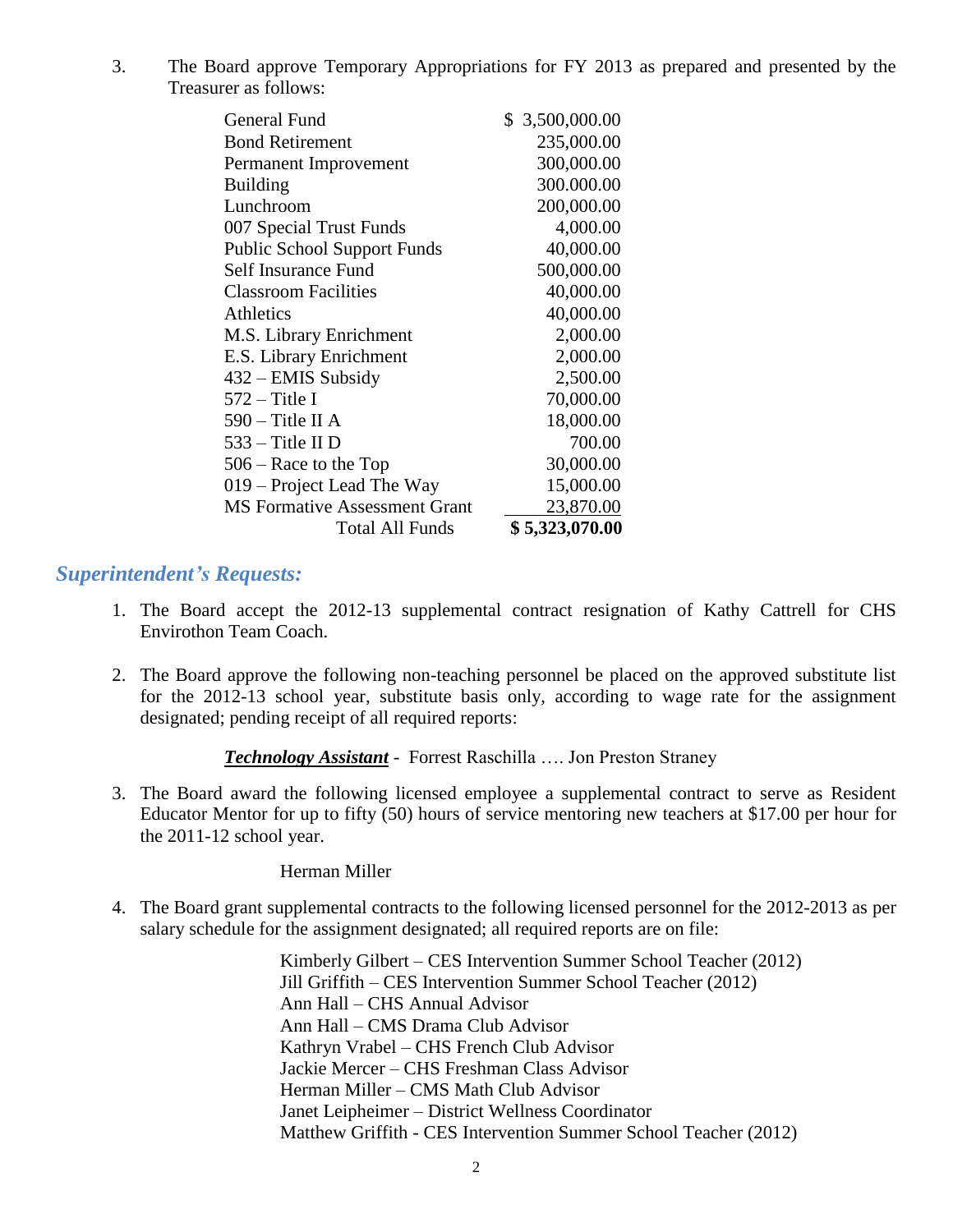5. The Board grant supplemental contracts to the following nonteaching personnel for the 2012-13 school year as per salary schedule for the assignment designated pursuant to O.R.C. 3313.53; all required reports are on file:

> Jess Leon – CHS Freshman Football Coach D. Lowell Bacon – Varsity Assistant Football Coach David Cusick – Freshman Football Coach Brooke Watson – Woodwind Instructor – Camp Only

6. The Board approve the following as non-paid volunteers for the 2012-13 school year; all required reports are on file:

> Richard Ferris - Volunteer Assistant Football Coach Jedidiah Campbell - Volunteer Assistant Football Coach Rick Coppock - Volunteer Assistant Football Coach

7. The Board approve the student/parent handbooks for the 2012-13 school year as presented for the following:

> Crestview High School Crestview Middle School Crestview Elementary School

- 8. The Board approve the retirement resignation of Kathy Cattrell, High School Teacher, effective June 30, 2012.
- 9. The Board approve the resignation of Paul Cusick, High School Teacher, effective at the end of the 2011-12 school year.
- 10. The Board approve the resignation of Karen Sapp, Elementary School Teacher, effective at the end of the 2011-12 school year.
- 11. The Board approve the resignation of Denise Malkovits, High School Teacher, effective at the end of the 2011-12 school year.
- 12. The Board approve the resignation of Celia Lewis, High/Middle School Teacher, effective at the end of the 2011-12 school year.
- 13. The Board approve the resignation of David MacKay, Middle School Principal, effective June 30, 2012.
- 14. The Board employ the following licensed personnel on a fulltime basis beginning the 2012-13 school year according to salary schedule as recommended by John A. Dilling, Superintendent:

Katherine Bennett – CHS Librarian/CMS Physical Education Teacher

15. The Board employ the following licensed personnel to be granted a one (1) year limited contract for the 2012-13 school year according to the salary schedule as recommended by John A. Dilling, Superintendent; pending receipt of all required reports:

> Darren Miller – CMS Guidance Counselor (194 days) J. Grady Long – CHS Social Studies Teacher

16. The Board approve the reassignment of Sheena Montgomery, Middle School Teacher to High School Science Teacher effective the 2012-13 school year.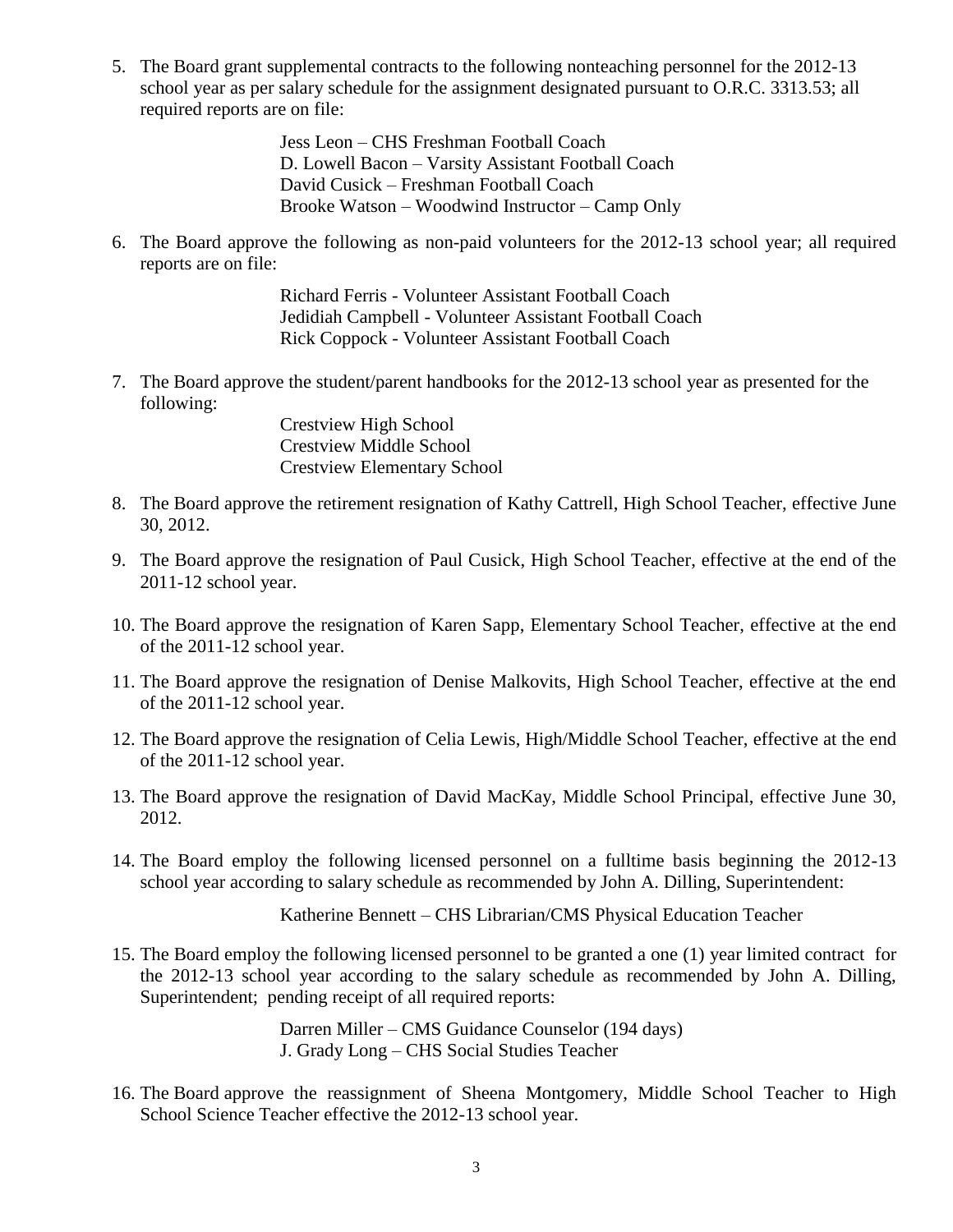17. The Board approve the following licensed personnel to be granted a continuing contract beginning the 2012-13 school year according to salary schedule as recommended by John A. Dilling, Superintendent:

David MacKay – Middle School Teacher

18. The Board grant a three (3) year limited administrative contract and fringe benefit package as per established guidelines beginning July 1, 2012 through June 30, 2015; according to the salary schedule as recommended by John A. Dilling, Superintendent; all required reports are on file:

Paul Cusick, Assistant High/Middle School Principal/Athletic Director, 215 work days per year Karen Sapp, Assistant Elementary Principal/Athletic Director, 215 work days per year

- 19. The Board grant permission to ACCESS the authority to install, operate, maintain, repair and replace network equipment in each school building.
- 20. The Board to approve the student accident insurance for the 2012-13 school year be available for student purchase through Markel Insurance Company, local agent being McKinstry & Associates. Student enrollment cost:

| School-time Plan | \$ 30.00 | $(2011-12 - $24.00)$ |  |
|------------------|----------|----------------------|--|
| 24 Hour Plan     | 124.00   | $(2011-12 - $95.00)$ |  |
| Football         | 205.00   | $(2011-12-159.00)$   |  |

21. The Board approve a resolution to adopt the statement of agreement to participate in the School Lunch Program and to provide free and reduced-price meals effective for the 2012-13 school year.

> To appoint Darlene Peddicord, Cafeteria Supervisor, to review the applications. To appoint John A. Dilling, Superintendent, to administer fair hearing process.

- 22. The Board approve to adopt the Administrative Handbook as presented effective July 1, 2012.
- 23. The Board approve to adopt the Central Office Handbook as presented effective July 1, 2012.
- 24. The Board approve a stipend of \$1200.00 for Daryl Miller for supervision of technology and activities in the performing arts center during the 2011-12 school year.
- 25. The Board approve placement of the following certificated personnel on a higher teacher pay scale effective beginning of the 2012-13 school year; official transcripts on file:

Allison Oldfield – Masters

#### **END of CONSENT AGENDA**

Recommend the Board approve the consent agenda as presented:

Moved by \_\_\_\_, second by \_\_\_\_\_ to approve consent agenda. Vote yes: \_\_\_\_, \_\_\_\_, \_\_\_\_, \_\_\_\_, \_\_\_\_\_, Vote no: \_\_\_\_\_, \_\_\_\_, \_\_\_\_, \_\_\_\_, \_\_\_\_, Absent: \_\_\_\_\_, \_\_\_\_\_. Motion carried \_\_\_\_\_. Failed \_\_\_\_.

## *Treasurer's Requests/Recommendations not included in Consent Agenda:*

1. Recommend: The Board approve financial reports and investments as prepared and presented.

Moved by \_\_\_\_\_, second by \_\_\_\_\_. Vote yes:  $\_\_\_\_\_\_\_\_\_\_\_\_\_\_\_$  \_\_\_\_\_, \_\_\_\_\_, \_\_\_\_\_. Vote no:  $\_\_\_\_\_\_\$ \_\_\_\_\_, \_\_\_\_\_\_, \_\_\_\_\_\_\_. Absent: \_\_\_\_\_\_, \_\_\_\_\_\_. Motion carried \_\_\_\_\_\_. Failed \_\_\_\_\_.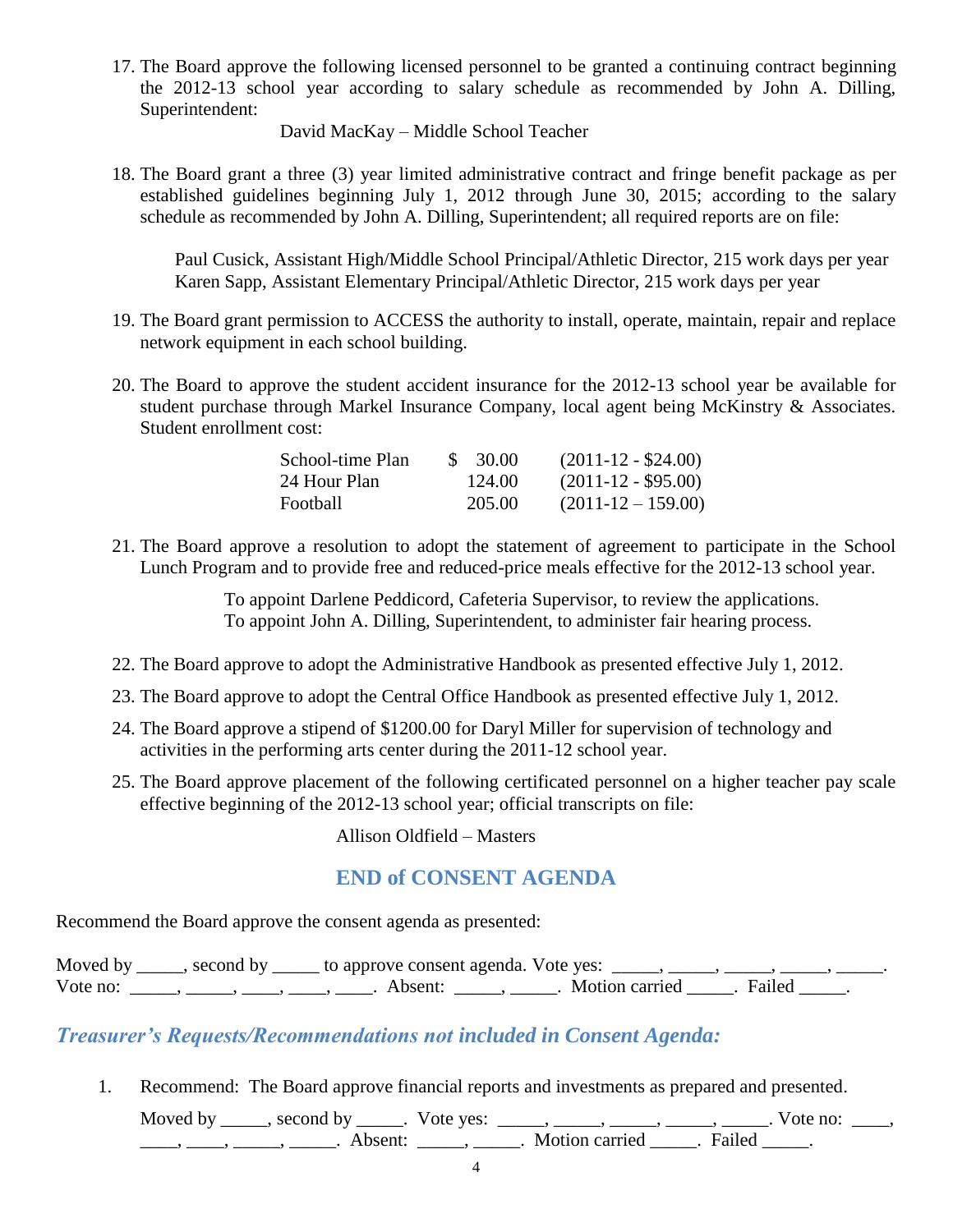2. Recommend: The Board accept donations from:

| a. Curtis & Tiffany Kaiser | \$ 250.00 to Don Kaiser Student Athlete Scholarship Fund                                                                                                                                                                                                                                                                                                                                                                    |
|----------------------------|-----------------------------------------------------------------------------------------------------------------------------------------------------------------------------------------------------------------------------------------------------------------------------------------------------------------------------------------------------------------------------------------------------------------------------|
| b. Corey & Michelle Bowker | \$500.00 to CHS Girls Basketball                                                                                                                                                                                                                                                                                                                                                                                            |
| c. Crestview Local PTO     | \$217.00 to Cafeteria                                                                                                                                                                                                                                                                                                                                                                                                       |
| d. Bartells Cupcakery, LLC | \$535.00 to CES Public School Support                                                                                                                                                                                                                                                                                                                                                                                       |
| e. Coca Cola               | \$5,000.00 to Athletics                                                                                                                                                                                                                                                                                                                                                                                                     |
|                            | Moved by ______, second by ______. Vote yes: _____, _____, _____, _____, _____. Vote no: ____,                                                                                                                                                                                                                                                                                                                              |
|                            | $\frac{1}{1}, \frac{1}{1}, \frac{1}{1}, \frac{1}{1}, \frac{1}{1}, \frac{1}{1}, \frac{1}{1}, \frac{1}{1}, \frac{1}{1}, \frac{1}{1}, \frac{1}{1}, \frac{1}{1}, \frac{1}{1}, \frac{1}{1}, \frac{1}{1}, \frac{1}{1}, \frac{1}{1}, \frac{1}{1}, \frac{1}{1}, \frac{1}{1}, \frac{1}{1}, \frac{1}{1}, \frac{1}{1}, \frac{1}{1}, \frac{1}{1}, \frac{1}{1}, \frac{1}{1}, \frac{1}{1}, \frac{1}{1}, \frac{1}{1}, \frac{1}{1}, \frac{$ |

3. Recommend: The Board approve to appoint \_\_\_\_\_\_\_\_\_\_\_\_\_\_\_\_\_ delegate, and \_\_\_\_\_\_\_\_\_\_\_\_ alternate to OSBA Capital Conference in Columbus, Ohio, November, 2012.

Moved by \_\_\_\_\_, second by \_\_\_\_\_. Vote yes:  $\_\_\_\_\_\_\_\_\_\_\_\_\_\_\_$  \_\_\_\_\_, \_\_\_\_\_, \_\_\_\_\_. Vote no:  $\_\_\_\_\_\_\$ \_\_\_\_\_, \_\_\_\_\_\_, \_\_\_\_\_\_\_. Absent: \_\_\_\_\_\_, \_\_\_\_\_\_. Motion carried \_\_\_\_\_\_. Failed \_\_\_\_\_.

4. Recommend: The Board approve the following resolution to approve participation in the OME-RESA Cooperative Purchasing Program:

#### **DECLARING AN INTENT TO COOPERATE WITH OME-RESA ITC TO CONTINUE COOPERATIVE SERVICES FOR FY2013**

**WHEREAS,** OME\_RESA ITC, being organized as a Council of Governments under Chapter 167 of the Ohio Revised Code, hereby offers services to schools of Ohio;

**WHEREAS,** these services are of a cooperative nature; and

**WHEREAS,** specific services are identified by a checkmark and are provided through a contract between OME\_RESA and the school system identified below:

#### **OME-RESA Cooperative Purchasing Program – The greater of \$50 or 28 cents per ADM**

The OMERESA Cooperative Purchasing Program encompasses classroom/office supplies, maintenance supplies, health supplies, cafeteria food and supplies, the electric program, and other categories as may be developed. Catalogs will be on the OME-RESA Website in Excel Format for download by district office and personnel.

Moved by \_\_\_\_\_, second by \_\_\_\_\_. Vote yes:  $\_\_\_\_\_\_\_\_\_\_\_\_\_\_\_$  \_\_\_\_\_, \_\_\_\_\_, \_\_\_\_\_. Vote no:  $\_\_\_\_\_\_\$ \_\_\_\_, \_\_\_\_\_, \_\_\_\_\_\_, Absent: \_\_\_\_\_, \_\_\_\_\_. Motion carried \_\_\_\_\_. Failed \_\_\_\_\_.

*Race To The Top:* Mr. Miller

#### *Board Reports:*

| 1. | Career Center Report                      | Mr. Simmons         |
|----|-------------------------------------------|---------------------|
| 2. | <b>Student Achievement Liaison Report</b> | Dr. Miller          |
|    | 3. Legislative Report                     | Mr. Garwood         |
| 4. | <b>Student Board Member Report</b>        | <b>Adam Cunning</b> |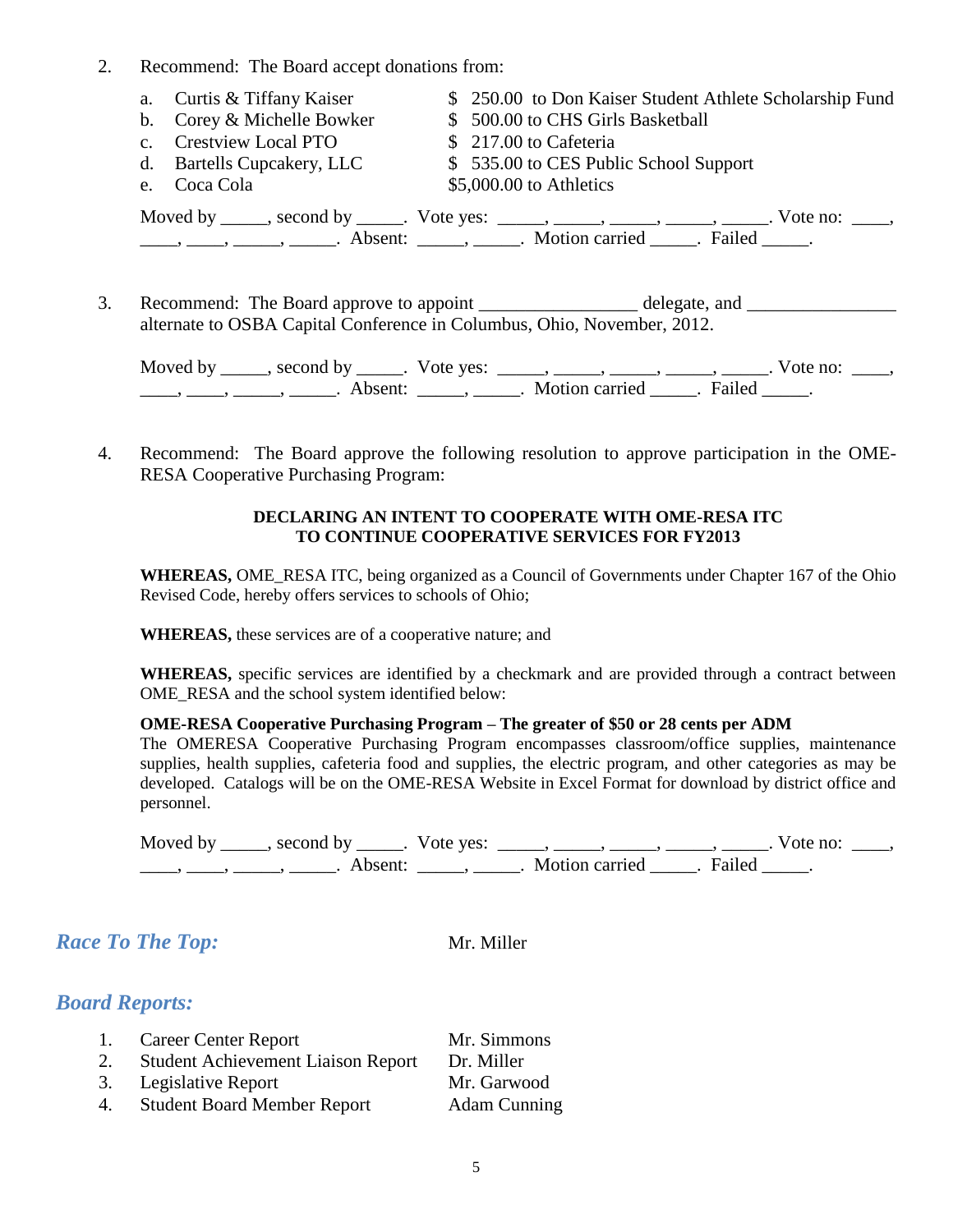#### *Board Committee Reports:*

| 1.                               | Buildings & Grounds     | Mr. Garwood   |  |
|----------------------------------|-------------------------|---------------|--|
| 2.                               | <b>Athletic Council</b> | Mr. Simmons   |  |
| 3.                               | Personnel               | Mr. Vollnogle |  |
| 4.                               | <b>Finance Audit</b>    | Mr. Simmons   |  |
| 5.                               | Policy                  | Mr. Simmons   |  |
| 6.                               | Communications          | Mr. Weikart   |  |
| $7_{\scriptscriptstyle{\ddots}}$ | Insurance               | Mr. Vollnogle |  |
| <b>Administrative Reports:</b>   |                         |               |  |

|    | <b>Elementary School</b> | Mrs. Dangerfield |
|----|--------------------------|------------------|
| 2. | Middle School            | Mr. MacKay       |
| 3. | <b>High School</b>       | Mrs. Dickson     |
| 4. | <b>Special Education</b> | Mr. Hill         |
| 5. | Athletic                 | Mr. Baltputnis   |
| 6. | Lunchroom                | Mrs. Peddicord   |
| 7. | Technology               | Mr. Miller       |
| 8. | Transportation           | Mr. Floor        |
| 9. | Maintenance              | Mr. Radman       |

#### *Superintendent's Report:* Mr. Dilling

#### *Superintendent's Requests/Recommendations not included in Consent Agenda:*

- 1. Announcement: Public comments and suggestions are requested for the use of Title VI-B and Pre-School Handicap Student grant funds. Suggestions and comments should be sent in writing to John A. Dilling, Superintendent, Crestview Local Schools, 44100 Crestview Road, Suite A, Columbiana, Ohio 44408 by June 30, 2012.
- 2. Recommend: The Board amend the supplemental contract amounts for the 2011-12 school year to be paid from the High School-Higher Education Alignment Grant due to change in the grant:

| Tobin Bacon                                                                  | Jacklynn Mercer                                             | Dawn Moore |                                |  |
|------------------------------------------------------------------------------|-------------------------------------------------------------|------------|--------------------------------|--|
| Moved by _____, second by _____. Vote yes: _____, _____, _____, _____, _____ |                                                             |            | $. \nabla$ vote no: $\theta$ . |  |
|                                                                              | Absent: _____, ______. Motion carried ______. Failed _____. |            |                                |  |

3. Recommend: The Board approve change order #35 for C. Tucker Cope & Associates Phase 3 contract in the amount of \$6,116.00.

Moved by \_\_\_\_\_, second by \_\_\_\_\_. Vote yes:  $\_\_\_\_\_\_\_\_\_\_\_\_\_\_\_$  \_\_\_\_\_, \_\_\_\_\_, \_\_\_\_\_. Vote no:  $\_\_\_\_\_\_\$ \_\_\_\_\_, \_\_\_\_\_\_, \_\_\_\_\_\_\_. Absent: \_\_\_\_\_\_, \_\_\_\_\_\_. Motion carried \_\_\_\_\_\_. Failed \_\_\_\_\_.

4. Recommend: The Board approve the revised 2012-13 school calendar to reflect Professional Development days (no school for students) on October 12, November 9, 2012 and April 2, 2013.

Moved by \_\_\_\_\_, second by \_\_\_\_\_. Vote yes:  $\_\_\_\_\_\_\_\_\_\_\_\_\_\_\_\_\_\_\_\_\_$  \_\_\_\_,  $\_\_\_\_\_\_\_\_\_\_\_\_\_\_\_\_$ . Vote no:  $\_\_\_\_\_\_\_\_$  $\underline{\phantom{a}}$ ,  $\underline{\phantom{a}}$ ,  $\underline{\phantom{a}}$ ,  $\underline{\phantom{a}}$ ,  $\underline{\phantom{a}}$ ,  $\underline{\phantom{a}}$ ,  $\underline{\phantom{a}}$ ,  $\underline{\phantom{a}}$ ,  $\underline{\phantom{a}}$ ,  $\underline{\phantom{a}}$ ,  $\underline{\phantom{a}}$ ,  $\underline{\phantom{a}}$ ,  $\underline{\phantom{a}}$ ,  $\underline{\phantom{a}}$ ,  $\underline{\phantom{a}}$ ,  $\underline{\phantom{a}}$ ,  $\underline{\phantom{a}}$ ,